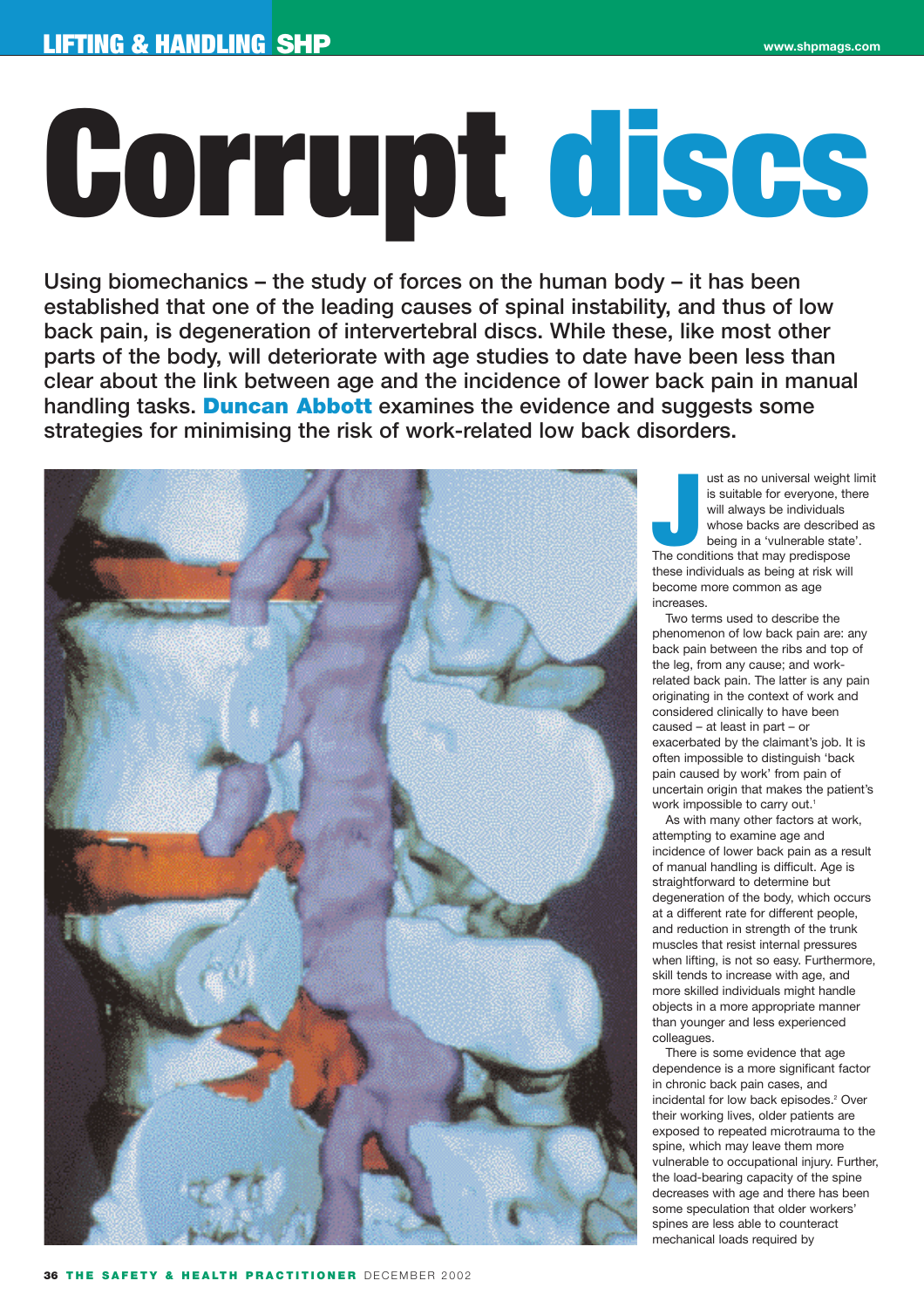# **www.shpmags.com SHP LIFTING & HANDLING**

occupational demands. After the age of 60, and coincident with retirement from gainful employment, there is a decreasing prevalence of back symptoms.

Epidemiological studies (studies that seek to find associations between exposure and disease, or cause and effect) have shown that mechanical factors can increase low back pain, which is often caused by an associated increase in disc degeneration. Back pain is equally common in men and women, occurs at all ages, and is particularly prevalent among people whose work involves certain types of activity, or risk factors. Back pain can have its source in any of the spinal structures (discs, facets, ligaments, vertebrae, and muscles) but one of the leading causes is spinal 'instability' resulting from disc degeneration.3 The main function of the intervertebral disc, a gel-like substance located between two vertebrae, is to resist compression. Any degeneration of the lumbar discs therefore reduces the stability of the lumbar spine. A high biomechanical demand on such an unstable lumbar spine leads to a high demand on the ligament and muscular structures.

### *The age factor*

The degenerative process is believed to be a cause of low back pain and sciatica through disc bulging, which causes nerve root impingement and irritation. The process by which disc degeneration occurs is slow and a cumulative effect of many factors. Men start to show signs of degeneration in their 20s, women in their 30s. At the age of 50, 97 per cent of the lumbar discs in both males and females have degenerated. Those that degenerate most with age are in the lower lumbar region – between the third lumbar vertebra and the sacrum.<sup>4</sup>

By means of a critical review of international literature, a study by Italian researchers examined the influence of the 'age factor' on work-related musculoskeletal disorders of the lower back.5 Their research found evidence of the influence of age in determining a progressive increase in the occurrence of degeneration. Much of the literature agrees that the prevalence of low back disorders (LBDs) increases as people enter their working years. However, it would be incorrect to conclude that LBDs are a health problem only for older workers, since prevalence rates are also found in younger age groups. In a 1997 European study the prevalence of LBDs in the under-25 age group was found to be 25 per cent, and at 55 years and older, 35 per cent. A 1998 study found that by the age of 20, more than 50 per cent of young people will have experienced at least one low back pain episode. Yet another piece of research cites 12 studies that reported a positive association between LBDs and

increasing age and a further 15 studies in which no association is mentioned.

## *Cumulative injury*

A multi-dimensional approach by the Orthopedic Bioengineering Laboratory<sup>6</sup> has yielded a new and different understanding about the nature of disc injury. Orthopaedic surgeons have long understood that back pain is associated with dehydration of the intervertebral disc. In a healthy spine, the centre of the disc is composed of a hydrated gel-like substance, surrounded by a tough, flexible ring. When disc tissue degenerates – often because it has been subject to excessive force or 'loading' – it can lose its gel-like texture, along with its ability to maintain proper distribution of mechanical stress and strains. Disc regions may be subjected to loads for which they are not well suited and the tissue may alter as a result. This may pressure spinal nerves and cause pain.

Contrary to the prevailing notion that back injuries are discrete, sudden events the Bioengineering team's findings suggest that these injuries are cumulative in nature. Disc degeneration is very common and in most patients asymptomatic (symptoms not displayed) until a specific event triggers pain: thus, the impression among patients – and most of the medical community – that an action "threw the back out". The Bioengineering team's research indicates that while a final event may have triggered the pain, the underlying abnormality was, in all likelihood, already present – probably for some time.

An explanation for the lack of an observed relationship between an increased risk for musculoskeletal disorders (MSDs) and aging is that some studies may be 'survivor biased'. If workers who have health problems leave their jobs, or change jobs to one with less exposure, the remaining population includes only those workers whose health has not been adversely affected by their job. The effect of survivor bias is to underestimate the true risk of developing MSDs in the older workers.

# *The importance of ergonomic programmes*

The loss of muscular strength in older workers may also increase the risk of developing musculoskeletal injuries as a result of tasks involving workloads that approach the individual's maximum capacity.7 According to the World Health Organisation it is generally agreed that task demands and work environments should be matched to the capabilities of the older worker in order to prevent occupational ill health and maintain safe working conditions. Thus the importance of implementing an ergonomic programme.

Using increasing scientific knowledge, guidelines and standards have been developed and continue to be improved



and refined. In the case of risks from manual handling of loads employers are already provided with important information on how to protect workers: The Manual Handling Directive (Council Directive 90/269/EEC) is particularly aimed at preventing risks of back injuries during manual handling of heavy loads. It provides minimum health and safety requirements and an approach for risk assessment and prevention.

However, further development of guidelines and standardised criteria are necessary to increase the awareness of all possible problems associated with work-related low back disorders. Occhipinti *et al's* findings<sup>5</sup> suggest that specific measures should be adopted for workers aged over 45 who are exposed to manual material handling. They suggest using reference values for the recommended weight that are lower than those adopted for younger workers (aged 18-45 years) and implementing specific programmes of active health surveillance.

#### *Conclusion*

If mechanical factors do play a role in the degenerative process, it would be beneficial to reduce the effects of loads on the spine by reducing the magnitude of loads on the disc, thus limiting the extent of chronic exposures. There is evidence of the effectiveness of the ergonomic approach for locating risk factors and devising prevention measures. This approach focuses on the identification and evaluation of risk factors in the task, equipment, work environment and work organisation. Strategies to prevent low back disorders include both workplace and health carebased interventions. It is increasingly being recognised that an integrated approach including both types of intervention is needed to tackle the problem effectively.

But certain occupations are more prone to disc problems – for example,

*Older workers' spines may be less able to counteract mechanical loads required by occupational demands*